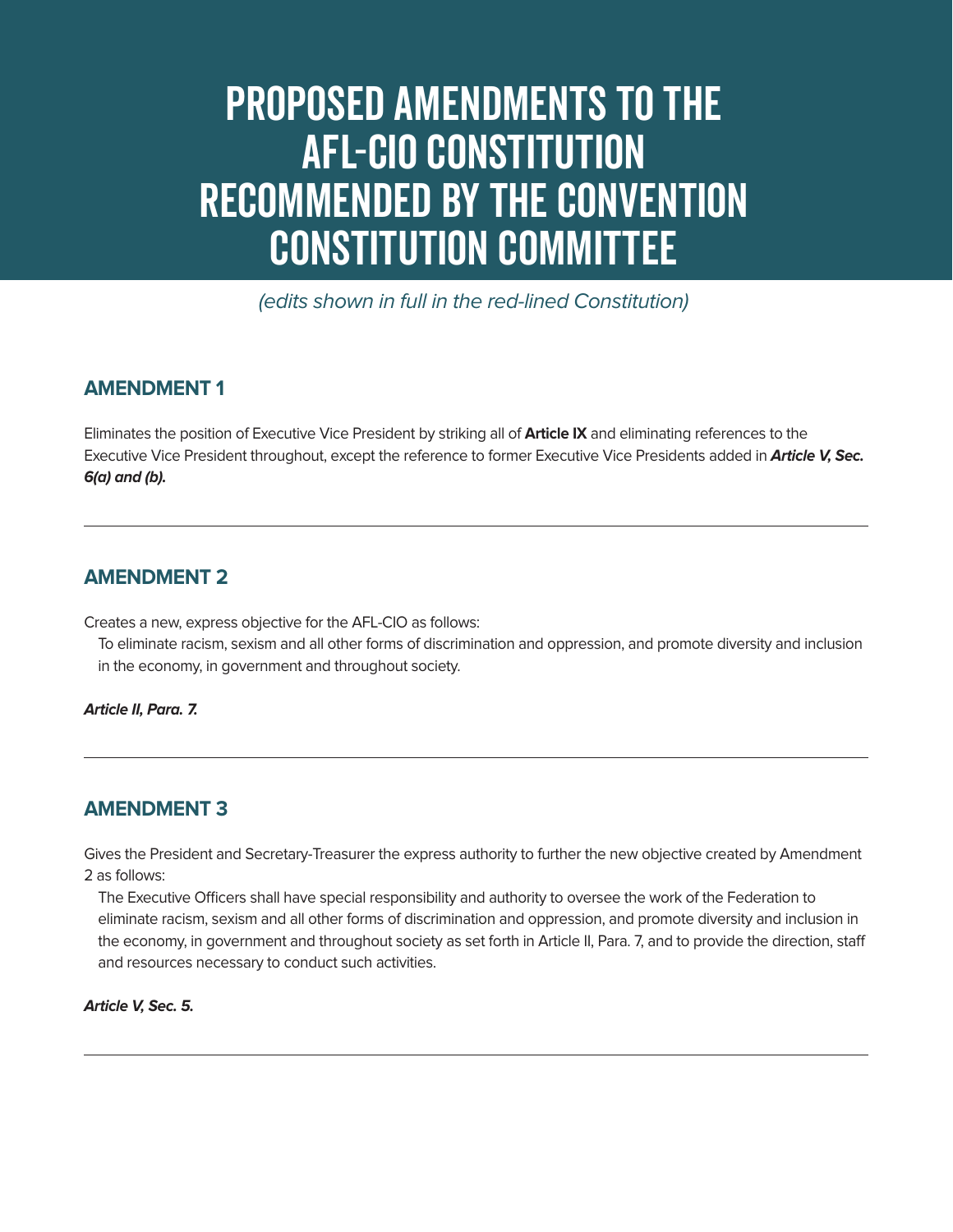## **AMENDMENT 4**

Gives each recognized national constituency organization, allied retiree organization and young worker organization one delegate and one alternate delegate at the convention.

**Article IV, Sec. 4(b); Article IV, Sec. 5.**

#### **AMENDMENT 5**

Modernizes the Constitution's language in several respects:

- Eliminates gender pronouns throughout.
- Broadens the references to craft and industrial organization to include all forms of organization. **Article II, Para. 2; Article III, Sec. 4(a); Article X, Sec. 10.**
- Broadens the language concerning authoritarianism, totalitarianism and terrorism to include racism, sexism and other forms of discrimination. **Article II, Para. 13; Article V, Sec. 7; Article X, Sec. 8(a) and (b).**
- Broadens the language on discrimination to include all forms of discrimination. **Article X, Sec. 10.**
- Broadens the language on labor's print and broadcast media to include digital and other media. **Article II, Para. 12.**

## **AMENDMENT 6**

Modernizes the objectives of the Federation in several respects:

- Adds a reference to labor's role in shaping technology. **Preamble, para. 6.**
- Adds stronger language on protecting democracy. **Article II, Para. 6.**
- Adds language on promoting respect for truth. **Article II, Para. 12.**

## **AMENDMENT 7**

Eliminates the language requiring the Convention be in the last six months of the year.

#### **Article IV, Sec. 2.**